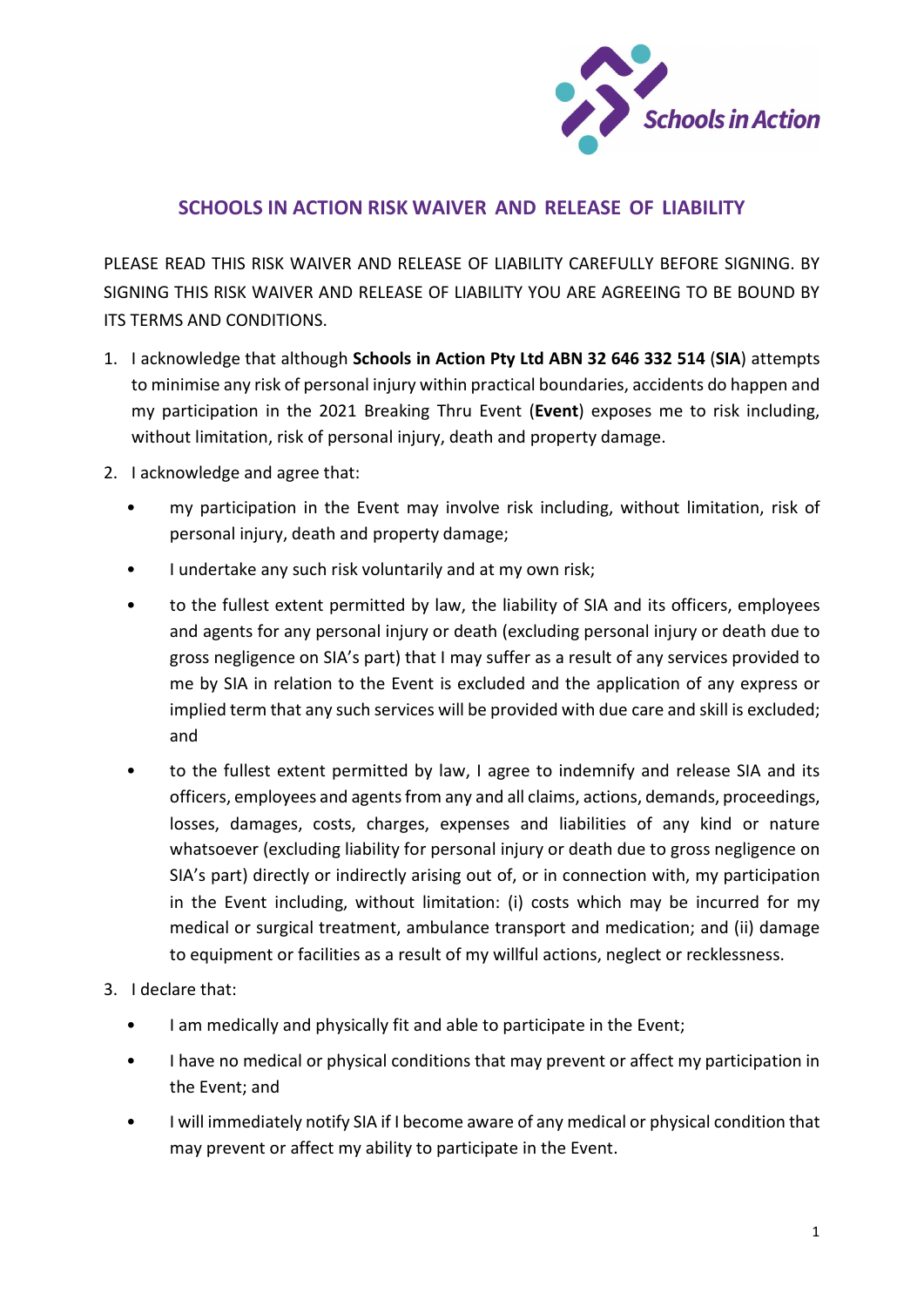

- 4. In the case of an emergency, I authorise SIA to arrange for me to receive such medical or surgical treatment as may be deemed necessary where it is impracticable to communicate with me.
- 5. I acknowledge and agree that:
	- SIA may have to change the Event and hold it online due to circumstances beyond its control;
	- participating in the Event online is distinctly different compared to participating in the Event under the guidance and in the presence of an event coordinator; and
	- I will be fully responsible for my online participation in the Event if it is held online including, without limitation, making sure that the place of my participation is safe.
- 6. By signing this Risk Waiver and Release of Liability I acknowledge and agree that I have carefully read and completely understood its terms and conditions.

WARNING: If you participate in these activities your rights to sue the supplier under the Australian Consumer Law and Fair Trading Act 2012 if you are killed or injured because the activities were not supplied with due care and skill or were not reasonably fit for their purpose, are excluded, restricted or modified in the way set out in or on this notice. NOTE: The change to your rights, as set out in or on this notice, does not apply if your death or injury is due to gross negligence on the supplier's part. Gross negligence, in relation to an act or omission, means doing the act or omitting to do an act with reckless disregard, with or without consciousness, for the consequences of the act or omission. See regulation 5 of the Australian Consumer Law and Fair Trading Regulations 2012 and section 22(3)(b) of the Australian Consumer Law and Fair Trading Act 2012.

| Signed: |
|---------|
|---------|

Printed Name:

Age: No. 2020 September 2020 September 2020 September 2020 September 2020 September 2020 September 2020 September 2020 September 2020 September 2020 September 2020 September 2020 September 2020 September 2020 September 202

Date: when the contract of the contract of the contract of the contract of the contract of the contract of the contract of the contract of the contract of the contract of the contract of the contract of the contract of the